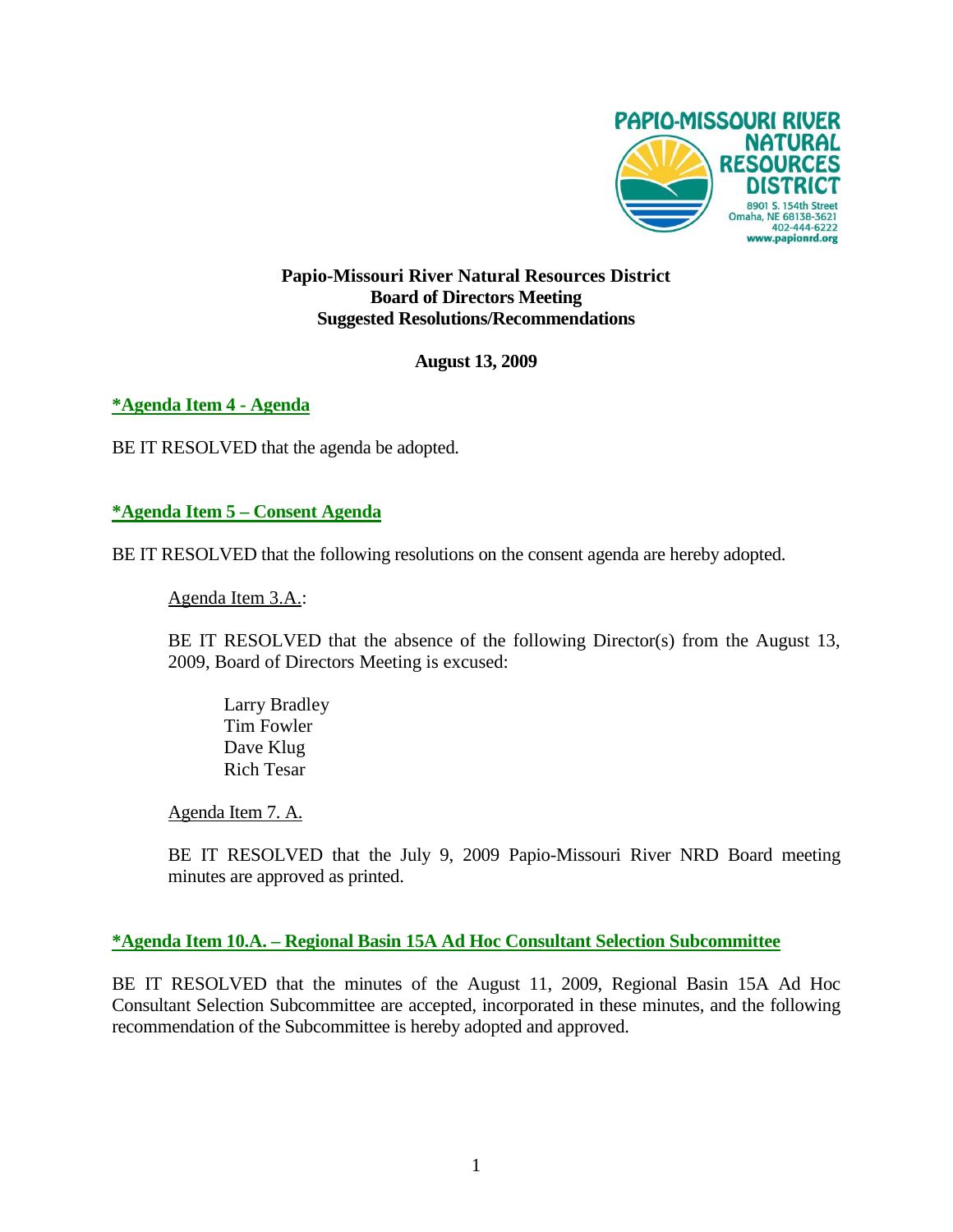1. Selection of Consulting Firms to be Interviewed – Recommendation that the firms of HDR and Tetra Tech be interviewed, in alphabetical order, to provide professional services for Regional Basin 15-A.

## **\*Agenda Item 11.B. – Programs, Projects and Operations Subcommittee**

BE IT RESOLVED that the minutes of the August 11, 2009, Programs, Projects and Operations Subcommittee are accepted, incorporated in these minutes, and the following recommendation(s) of the Subcommittee are hereby adopted and approved.

- 1. Amendment to Interlocal Agreement with City of Waterloo for JEO Consulting Group Contract for the Waterloo Levee Design – Recommendation that the General Manager be authorized to execute a revision in the June, 2008 interlocal agreement with the Village of Waterloo, such revision to provide for the equal sharing by the District and the Village of the \$41,000 increase in the maximum fees of JEO Consulting Group for the design of Waterloo Levee Improvements, and provide for a revised maximum fee of \$438,000, and a revised NRD cost share of \$219,000, and contain such other provisions deemed necessary by the General Manager and approved as to form by District Legal Counsel.
- 2. Discussion regarding Public Hearing for Abe's Trash Service, Inc., Construction and Demolition Waste Landfill Request for Expansion (Requested by Director Bradley) – No action taken.
- 3. Zorinsky Water Quality Basins 1 and 2 Professional Services Contract Amendment with Olsson & Associates – Recommendation that the General Manager be authorized to execute the proposed amendment to the District's contract with Olsson Associates for professional engineering services for the Zorinsky Basin 1 and 2 Project, such amendment to provide that the "not-to-exceed" amount of the fees provided by such contract be increased from \$73,705 to \$302,487, and to contain such other provisions as deemed necessary by the General Manager and approved as to form by District Legal Counsel.
- 4. Local Public Agency Designation Resolution Recommendation that the following resolution be approved and incorporated into the District Policy Manual.

# **RESOLUTION COMBINED CONSULTANT SELECTION, NEPA, UNIFORM ACT, FINANCIAL MANAGEMENT SYSTEMS**

## **Papio-Missouri River Natural Resources District**

**Whereas:** Certain transportation facilities (roads, streets, trails, and others) in **the Papio-Missouri River Natural Resources District** (hereinafter "the District") have been designated as being eligible for federal funds by the Federal Highway Administration in compliance with federal laws pertaining thereto;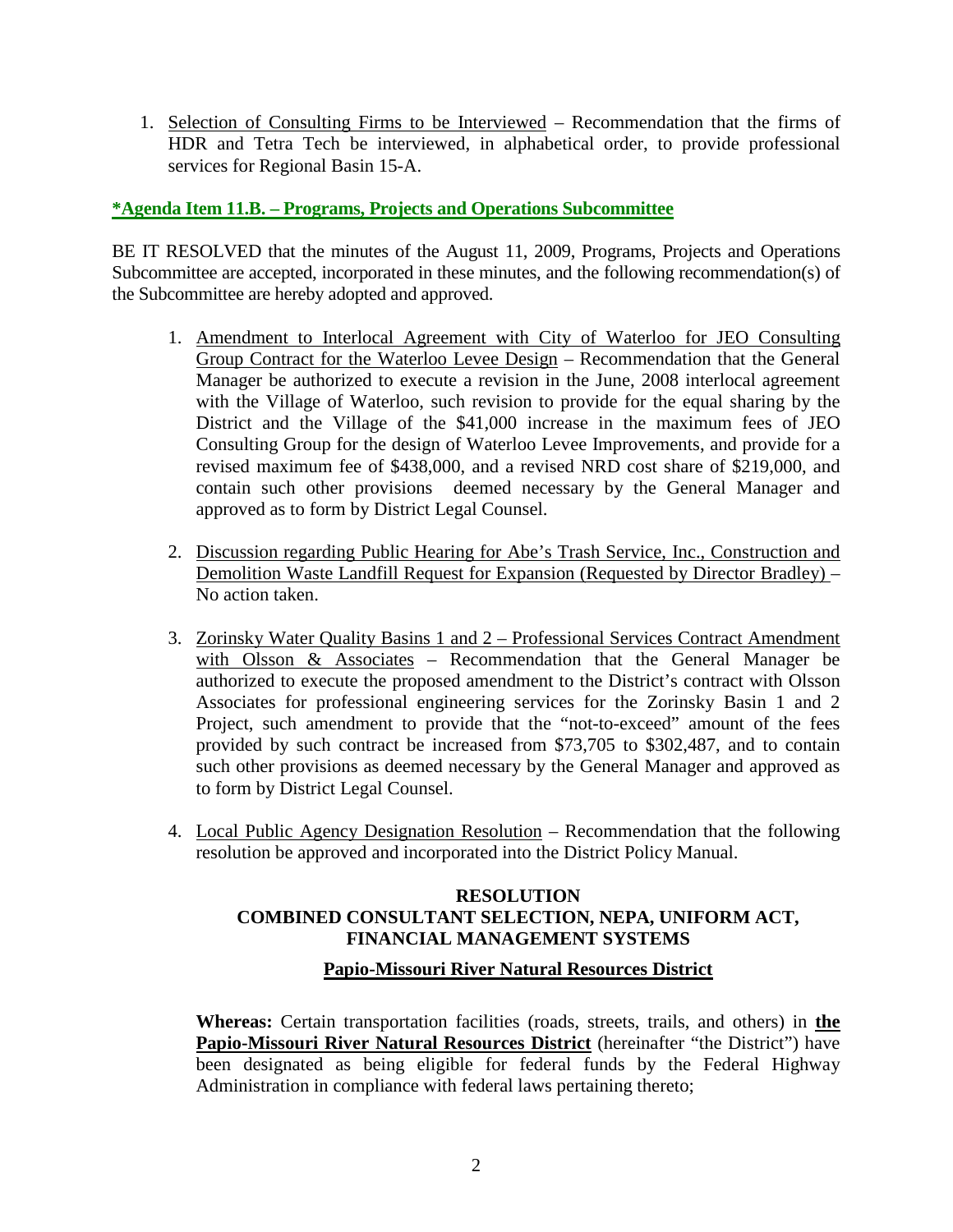**Whereas: the District** desires to continue to participate in Federal-Aid transportation construction programs; and,

**Whereas:** the Nebraska Department of Roads as a recipient of said Federal funds is charged with oversight of the expenditures of said funds, and;

**Whereas: the District** as a sub-recipient of said Federal-Aid funding is charged with the responsibility of expending said funds in accordance with Federal and State law, the rules and regulations of the Federal Highway Administration, the requirements of the Local Public Agency (LPA) Guidelines Manual of the Nebraska Department of Roads, including the Consultant Selection process as stated in the LPA Guidelines Manual, the National Environmental Policy Act (NEPA), the Uniform Relocation Assistance and Real Property Acquisition Policies Act (Uniform Act) and the maintaining of adequate Financial Management Systems; and.

**Whereas: the District** understands that the failure to meet all requirements for federal funding could lead to a project(s) being declared ineligible for federal funds, which could result in the District being required to repay some or all of the federal funds expended for project(s).

**Be It Resolved:** The **Papio-Missouri River Natural Resources District Board of Directors** does hereby adopt and bind itself to comply with all applicable federal law, including the rules and regulations of the Federal Highway Administration, all applicable state law and rules and regulations (Nebraska Administrative Code) and the requirements of the LPA Guidelines Manual of the Nebraska Department of Roads, including the consultant selection process as stated in the LPA Guidelines Manual, the National Environmental Policy Act (NEPA), the Uniform Relocation Assistance and Real Property Acquisition Policies Act (Uniform Act) and the maintaining of adequate Financial Management Systems.

**Be It Further Resolved:** The **Papio-Missouri River Natural Resources District Board of Directors** does hereby designate the following as responsible for the management of the following processes:

Consultant Selection process: **the District's General Manager**

The National Environmental Policy Act (NEPA): **the District's General Manager**

The Uniform Relocation Assistance and Real Property Acquisition Policies Act (Uniform Act): **the District's General Manager**

The following individual is hereby authorized to sign the Financial Management Systems Certification attached to this Resolution: **John Winkler**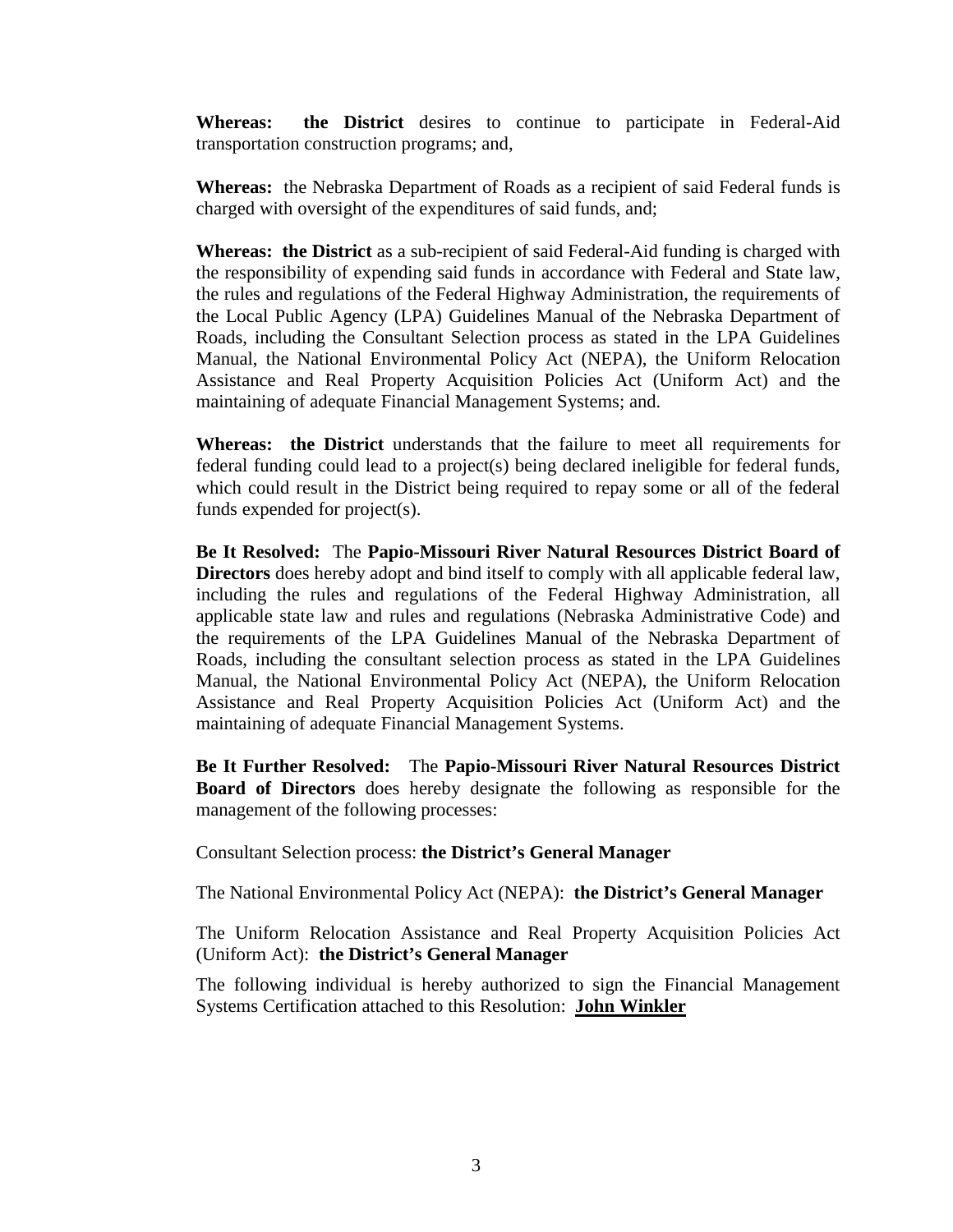| Adopted this | day of | , 2009, at Omaha, Nebraska. |
|--------------|--------|-----------------------------|
|              |        |                             |

## **Papio-Missouri River Natural Resources District**

\_\_\_\_\_\_\_\_\_\_\_\_\_\_\_\_\_\_\_\_\_\_\_\_\_\_\_\_\_\_\_\_\_\_\_\_\_\_\_\_\_

Chairperson

- 5. Amendments to Recreation Area Rules and Regulations Recommendation that the revised Rules and Regulations for All District Recreation Areas, containing revisions recommended by the Programs, Projects and Operations Subcommittee, reflected in its minutes of August 11, 2009, be adopted.
- 6. Update on Test of Emergency Transfer of Water from Washington County Rural Water #1 to City of Blair – No action required
- 7. Discussion of Changes to District Programs and Policies (Requested by Director Japp) – Postponed until next month.
- 8. Interlocal Cooperation Act Agreement for the Lower Platte River Phragmites Management Program – Recommendation that the Interlocal Cooperation Act Agreement Lower Platte River Phragmites Management Program be adopted and that the General Manager be authorized to execute the agreement as to form agreeable to legal counsel.

## **\*Agenda Item 10.C. – Finance, Expenditures and Legal Subcommittee**

BE IT RESOLVED that the minutes of the August 11, 2009, Finance, Expenditures and Legal Subcommittee are accepted, incorporated in these minutes, and the following recommendation(s) of the Subcommittee are hereby adopted and approved.

1. Adoption of FY 2010 Budget – Recommendation that the following resolution be adopted:

**BE IT RESOLVED by the Board of Directors of the Papio-Missouri River Natural Resources District that the attached budget document incorporated herein by reference, showing Total Requirements of \$83,369.262.80 \$83,717,914.80 as follows,**

| <b>Operating Budget – General</b> | \$66,534,262.80 |
|-----------------------------------|-----------------|
|                                   | \$66,882,914.80 |
| Special Reserve Fund              | \$16,785,000.00 |
| Uninsured Liability Sinking Fund  | \$50,000.00     |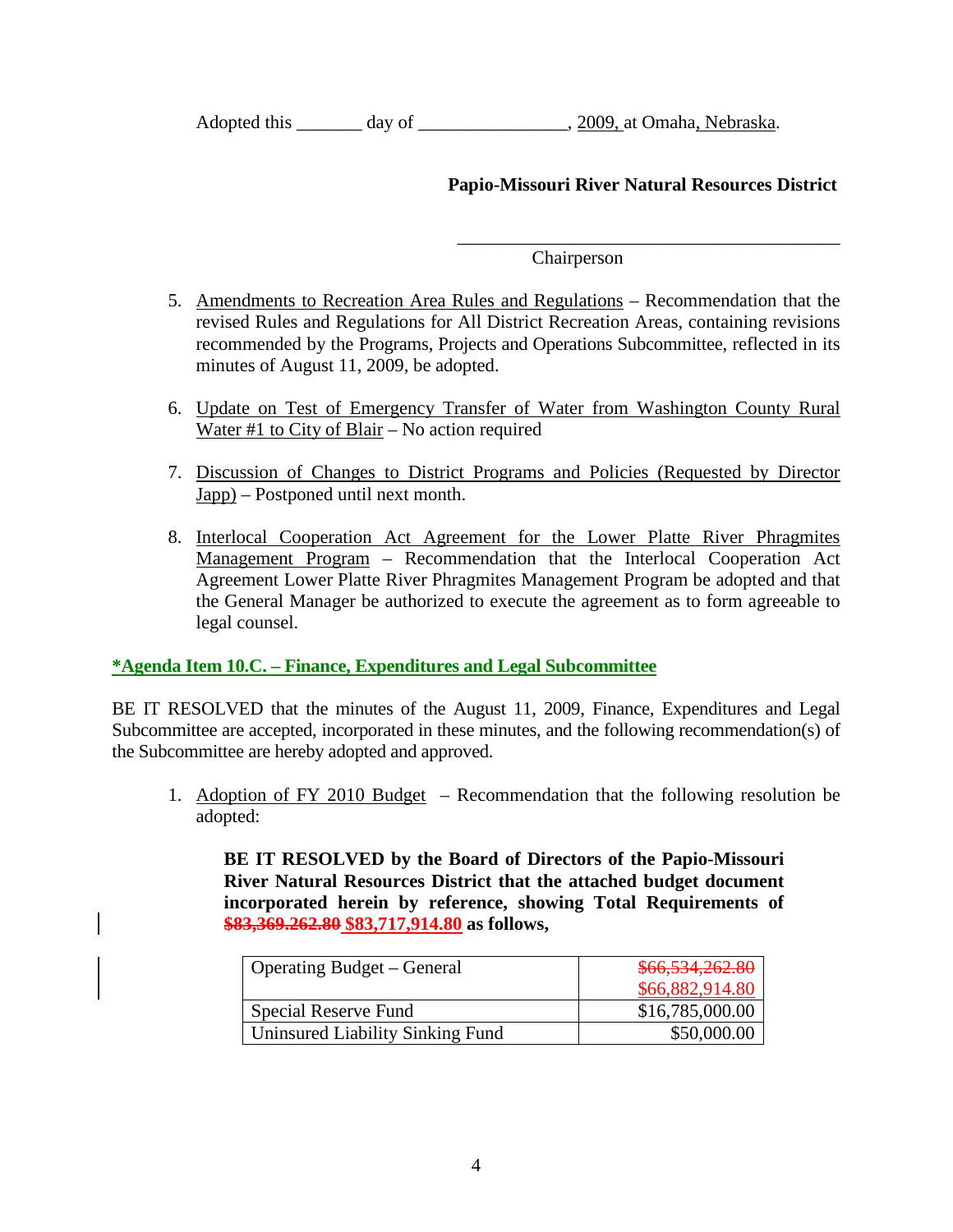#### **and Property Tax Requirement of \$16,610,013.63 \$16,667,693.63, be and is hereby adopted as the Fiscal Year 2010 budget of the Papio-Missouri River Natural Resources District.**

BE IT FURTHER RESOLVED that the Board of Directors of the Papio-Missouri River Natural Resources District shall hold a Public Hearing to set the Final Property Tax Request and Tax Levy for Fiscal Year 2010 at the September 10, 2009 Board of Directors meeting, after final valuations have been received from Douglas, Sarpy, Dodge, Washington, Burt, Thurston and Dakota Counties.

- 2. Whitted Creek Stream Restoration Project Temporary Construction Easement with MCV1 LLC – Recommendation that the General Manager be authorized to execute a temporary construction easement agreement with MCV1, LLC, providing for a District payment of \$14,521.50 and such other terms as the General Manager determines necessary and District Legal Counsel approves as to form.
- 3. Papio Creek Watershed Structure W-3 Rehabilitation
	- a. O. Jeff Eich Right of Way Purchase Agreement Recommendation that the General Manager be authorized to execute a purchase agreement with O. Jeff Eich for the acquisition of permanent easement for the payment of \$2,500, subject to approval as to form by District legal counsel.
	- b. John and Mary Camden Right of Way Recommendation that the following resolution be adopted:

WHEREAS, on its own motion, the Papio-Missouri River Natural Resources District ("the DISTRICT") has proposed a project ("the PROJECT") to rehabilitate the works and improvements comprising the DISTRICT'S Public Law-566 Dam Site W-3; and,

WHEREAS, the PROJECT is a plan, facility, work and program within the contemplation of Section 3-3229, R.R.S., 1997, which authorizes the DISTRICT as follows, to-wit:

"… to develop and execute, through the exercise of powers and authorities granted by law, plans, facilities, works, and programs relating to (1) erosion prevention and control, (2) prevention of damages from flood water and sediment, (3) flood prevention and control, (4) soil conservation, … (6) development, management, utilization, and conservation of ground water and surface water, (7) pollution control, … (9) drainage improvement and channel rectification …."

and,

WHEREAS, the Board of Directors of the DISTRICT does hereby find and determine as follows, to-wit: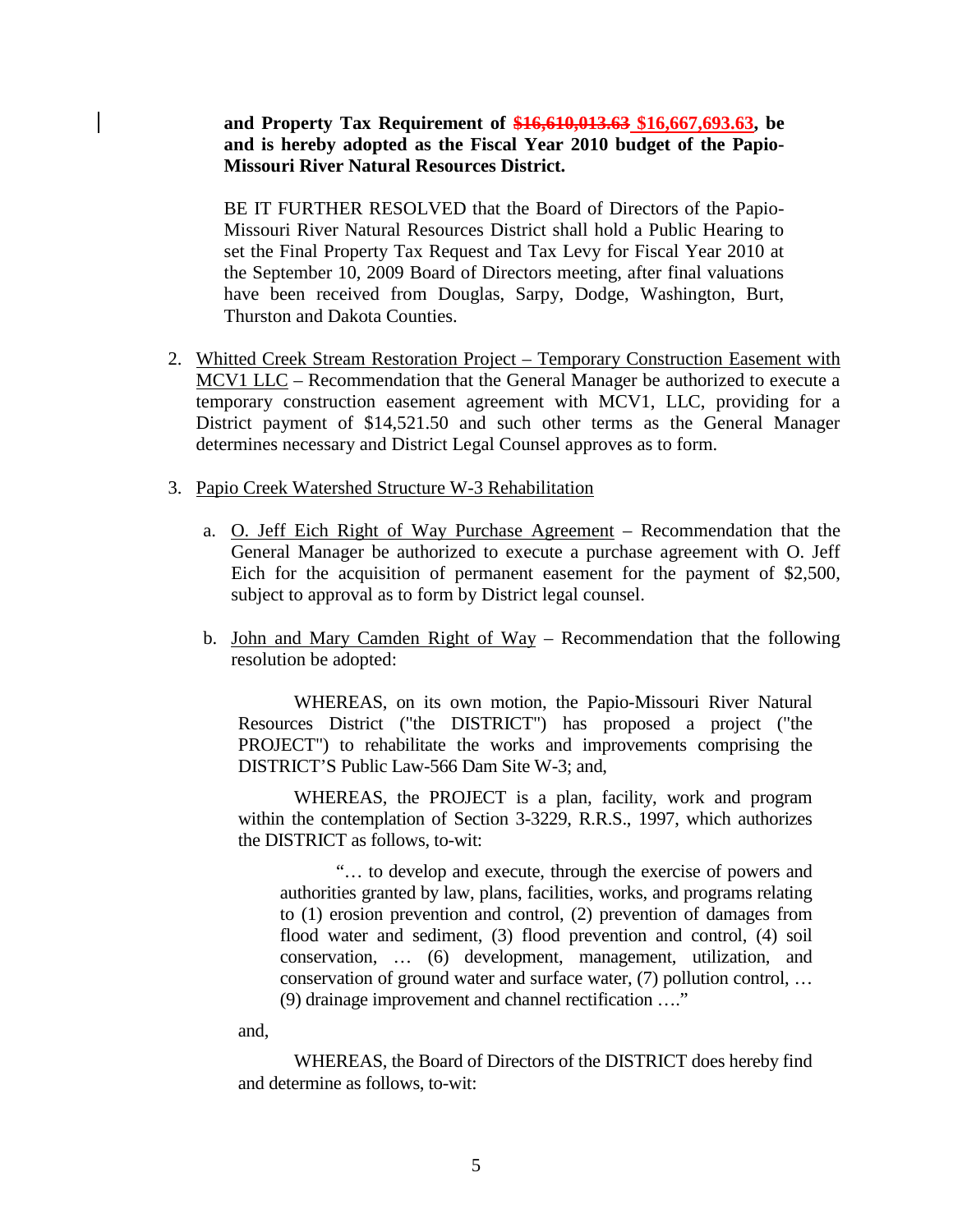A. The PROJECT is of predominantly general benefit to the DISTRICT with only incidental special benefit, within the contemplation of Section 2-3252, R.R.S., 1997; and therefore the PROJECT should be carried out with any available funds of the DISTRICT; and,

B. The DISTRICT has identified certain permanent and temporary easements and restrictions ("the EASEMENTS"), hereinafter described, in, on, over and across lands owned by JOHN CAMDEN AND MARY CAMDEN, HUSBAND AND WIFE, AS JOINT TENANTS ("CONDEMNEES"), that are necessary for the PROJECT; and,

D. The DISTRICT has negotiated in good faith with CONDEMNEES in that the DISTRICT retained a licensed real estate appraiser to appraise the damages from the DISTRICT'S acquisition of the EASEMENTS; the DISTRICT offered to CONDEMNEES an amount of money equal to the full fair market value of the appraised damages that will be sustained by CONDEMNEES as a result of the DISTRICT'S acquisition of the EASEMENTS; and, the DISTRICT'S representatives made reasonable efforts by conference, telephone and correspondence to induce CONDEMNEES to accept the DISTRICT'S offer, but such offer has been refused, counterproposals by CONDEMNEES are unreasonable and unacceptable to the DISTRICT, such negotiations therefore have failed, and the parties therefore are at an impasse.

E. Economic and physical feasibility necessitate that the PROJECT be constructed in the location of the EASEMENTS; and,

F. Approvals by other agencies are not required; and,

G. It is necessary that the DISTRICT exercise the right of eminent domain, granted to it by Section 2-3234, R.R.S., 1997, in order to acquire the EASEMENTS for the PROJECT, as follows, to-wit:

#### **EASEMENTS**

**1. PERMANENT EASEMENT(S)**. The DISTRICT, including its officers, agents, employees and contractors, shall have the permanent and exclusive rights to construct, reconstruct, operate, maintain, repair, manage and regulate the PL 566 Project Site W-3 grade stabilization structure (hereinafter referred to as the "DAM") and the reservoir thereby impounded (hereinafter referred to as the "RESERVOIR") in, on, under, over and across the tracts of land in Washington County, Nebraska, referred to collectively as the "PERMANENT EASEMENT" tracts in the page(s) of legal descriptions and diagrams [attached hereto/filed in the DISTRICT'S files] as Exhibits "A", "B" and "C" and incorporated herein by reference, and the following additional permanent rights, to-wit:

a) The permanent right to have vehicular, equipment and pedestrian ingress and egress to and from the DAM and RESERVOIR over and across all portions of the PERMANENT EASEMENT tracts; and,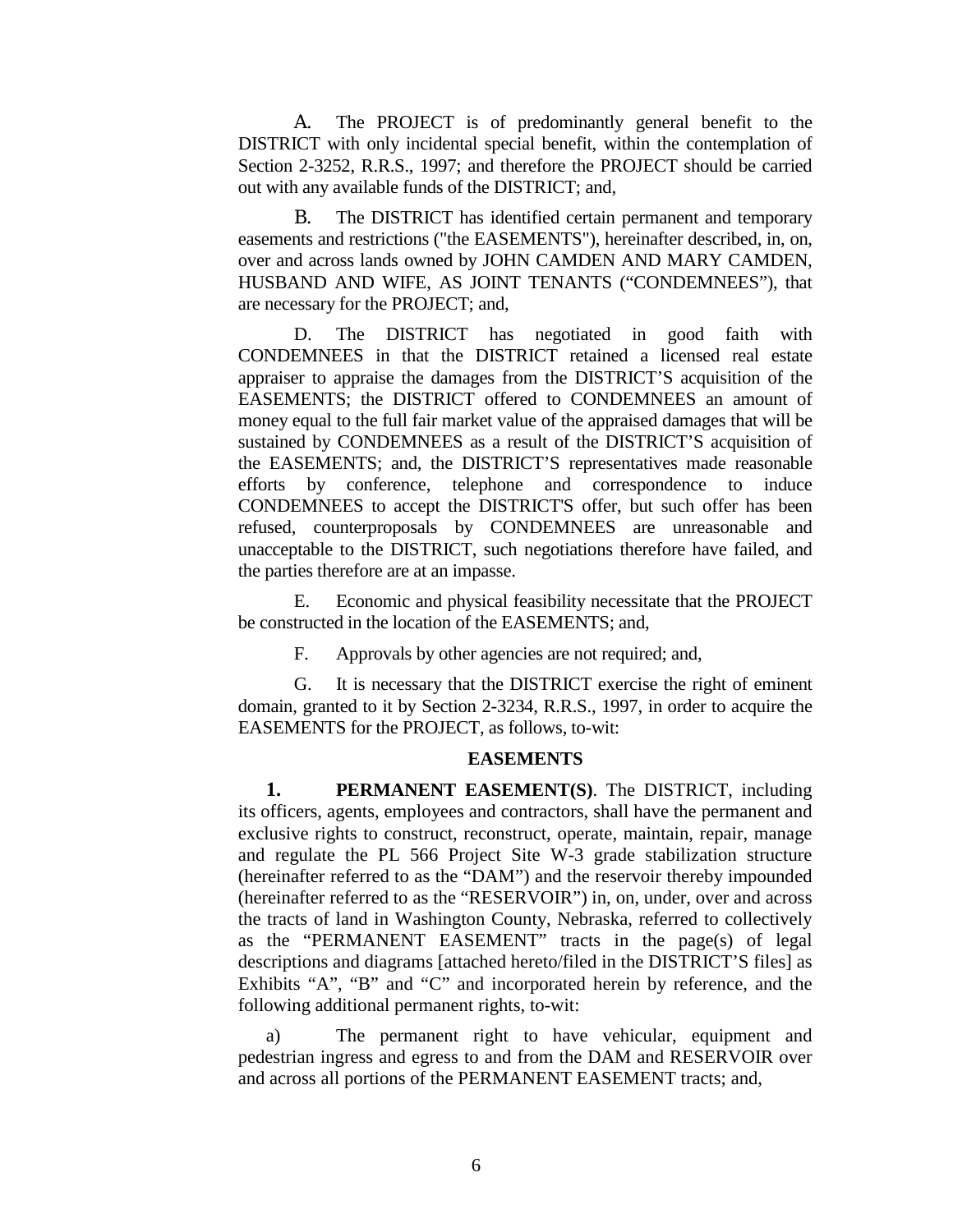b) The permanent and exclusive right to use the PERMANENT EASEMENT tracts for excavation, borrow and spoil of earthen materials; and,

c) The permanent right to use the PERMANENT EASEMENT tracts to flow and conduct into the creek immediately downstream of the DAM any waters or water-borne silts and sediments that originate, flow, emanate, discharge, seep or spill from the DAM, its principal or auxiliary emergency spillways, or from the RESERVOIR, including, without limitation, those that appear as surface or subsurface flow, seepage, percolation or springs.

**2. TEMPORARY CONSTRUCTION EASEMENT.** The DISTRICT, including its officers, agents, employees and contractors, shall have the temporary and exclusive right to use the tract of land in Washington County, Nebraska, referred to as the "CONSTRUCTION/PARKING EASEMENT" tract in the legal description and diagram [attached hereto/filed in the DISTRICT'S files] as Exhibit "D" and incorporated herein by reference, for vehicular maneuvering, parking and servicing, equipment storage and other lawful purposes during the period of time between the commencement and the completion of the DISTRICT'S construction of the rehabilitated DAM and RESERVOIR in the PERMANENT EASEMENT tracts; provided, however, such period of time shall not exceed one year beginning with commencement of such construction.

**3. TEMPORARY INGRESS AND EGRESS EASEMENT.** The DISTRICT, and its officers, agents, employees and contractors, shall have the temporary and non-exclusive right to use the tract of land in Washington County, Nebraska, referred to as the "TEMPORARY CONSTRUCTION ACCESS EASEMENT" tract in the legal description and diagram [attached hereto/filed in the DISTRICT'S files] as Exhibit "E" and incorporated herein by reference, for vehicular, equipment and pedestrian ingress and egress between the PERMANENT EASEMENT tracts and the public roads rights-of-way during the period of time between the commencement and completion of the DISTRICT'S construction of the rehabilitated DAM and RESERVOIR in the PERMANENT EASEMENT tracts, provided, however, such period of time shall not exceed one year beginning with commencement of such construction.

**4. ADDITIONAL CONDITIONS.** The EASEMENTS shall be subject to the following additional conditions, to-wit:

a) The EASEMENTS are intended as supplementary and additional to the easement grants to the DISTRICT for the original PL 566 Project Site W-3 dam and reservoir that were made by James L. Christensen & Mildred J. Christensen in the instrument dated April 26, 1982, recorded on December 13, 1982 in Book 138 at Page 395 of the records of the Register of Deeds of Washington County, Nebraska, (partially released by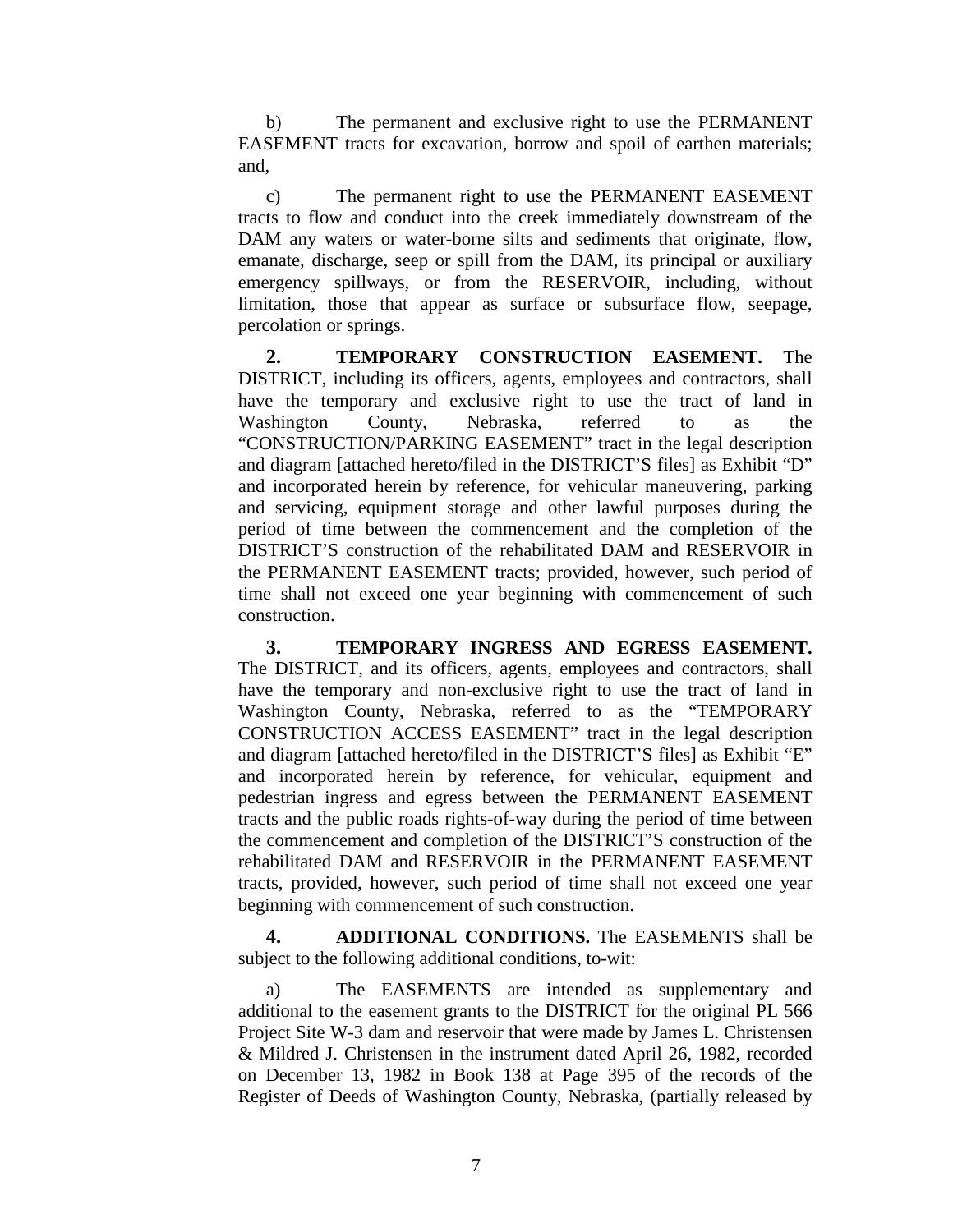the DISTRICT in the instrument dated February 10, 1984 and recorded on March 2, 1984 in Book 145 at Page 04-06 of the records of the Register of Deeds of Washington County, Nebraska).

b) CONDEMNEES shall not be responsible for, nor authorized or entitled to participate in, construction, re-construction, operation, maintenance, repair, management or regulation of the DAM and RESERVOIR.

c) CONDEMNEES may make such non-commercial, recreational uses of the PERMANENT EASEMENT tracts as shall not interfere with the DISTRICT'S construction, re-construction, operation, maintenance, repair, management or regulation of the DAM and RESERVOIR; provided, however, CONDEMNEES shall not:

i) Construct, re-construct, operate or maintain in the PERMANENT EASEMENT tracts any structures or fixtures, or other non-portable improvements that could be damaged by the DISTRICT'S authorized activities in the PERMANENT EASEMENT tracts;

ii) Introduce or permit the introduction of grazing livestock, trees, woody vegetation, herbicide or other chemicals or materials on the DAM, or introduce or permit in the PERMANENT EASEMENT tracts any practices or instrumentalities that could promote, or result in, loss of vegetative cover, structural weakness, deterioration or erosion of the DAM;

iii) Deposit or excavate earthen or other material in, on or from the DAM, the RESERVOIR or other portion of the PERMANENT EASEMENT tracts; provided, however, CONDEMNEES shall be entitled to the accumulated silts and sediments dredged or otherwise excavated by the DISTRICT from the floor of the RESERVOIR from time to time, provided that, within thirty (30) days after written notice by the DISTRICT to CONDEMNEES of the DISTRICT'S intent to perform such excavation(s) and of the excavation method to be employed, CONDEMNEES shall designate and make available to the DISTRICT, for the duration of such excavation, a tract of land abutting the PERMANENT EASEMENT tracts sufficient for the DISTRICT'S temporary use as a spoil area or stilling basin (depending on GRANTOR'S method of excavation) to facilitate the DISTRICT'S delivery and GRANTORS' reception of such silts and sediments.

d) The DISTRICT shall not be required to prevent or retard evaporation, release or escape of waters, silts and sediments detained by the DAM, nor maintain any minimum water level in the RESERVOIR; provided, however, that:

i) The principal spillway of the DAM will be set to operate at water surface elevation 1,231.0 feet  $(\pm 0.5$  feet) above mean sea level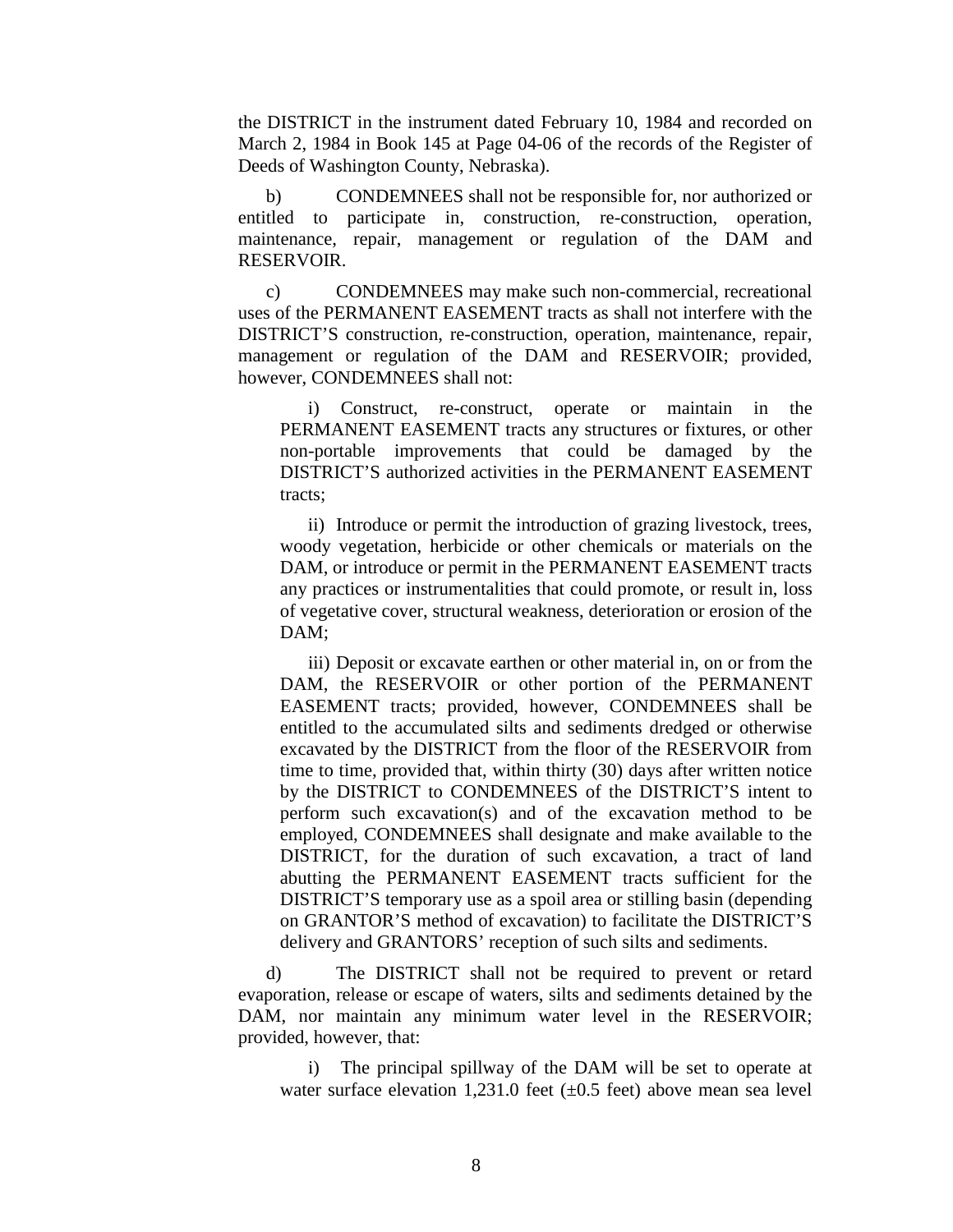(NGVD 1929), thereby establishing the elevation of the normal pool of the RESERVOIR; and,

ii) The emergency (auxiliary) spillway of the DAM will be set to operate at water surface elevation 1,243.5 feet  $(\pm 0.5$  feet) above mean sea level (NGVD 1929), thereby establishing the elevation of the flood pool of the RESERVOIR.

NOW, THEREFORE, BE IT RESOLVED by the Board of Directors of the DISTRICT that the foregoing findings and determinations are hereby adopted; and that, in the absence of a voluntary grant of the EASEMENTS to the DISTRICT in accordance with the DISTRICT'S offer, the DISTRICT'S Legal Counsel should be, and is hereby, authorized and directed to initiate the filing of a petition in the County Court of Washington County, Nebraska, on behalf of the DISTRICT, for the appointment of appraisers, to ascertain, determine and report the damages sustained by CONDEMNEES from the DISTRICT'S taking of the afore-described EASEMENTS, pursuant to the procedures governing eminent domain, as provided by Section 76-701, et seq., R.R.S., 1997.

- 4. Sandy Point and Little Sioux Bend Sale Agreements Recommendation that the General Manager be authorized to execute the proposed OFFER TO SELL REAL PROPERTY, offering to sell to the United States of America, for the amount of \$185,835.00, 190.61 acres at Little Sioux Bend, Iowa; and execute the proposed OFFER TO SELL REAL PROPERTY, offering to sell to the United States of America, for the amount of \$263,861.00, 321.39 251.60 acres at Sandy Point Bend, Iowa, subject to amendments deemed necessary by the General Manager and approved as to form by District Legal Counsel.
- 5. Papio WP-5 Right of Way Acquisition Tract  $#2$  Recommendation that the General Manager be authorized to execute the proposed purchase agreement for West Papillion Regional Basin No. 5 Project Tract 2 (Hansen Tract), providing for a District payment of \$1,817,600 and such other terms and conditions as the General Manager determines necessary and District Legal Counsel approves as to form.

#### **\*Agenda Item 10.D. – Personnel, Legislative and Public Affairs Subcommittee**

BE IT RESOLVED that the minutes of the August 11, 2009, Personnel, Legislative and Public Affairs Subcommittee are accepted, incorporated in these minutes, and the following recommendation(s) of the Subcommittee are hereby adopted and approved.

- 1. GM Evaluation No recommendation.
- 2. GM Goals No recommendation.